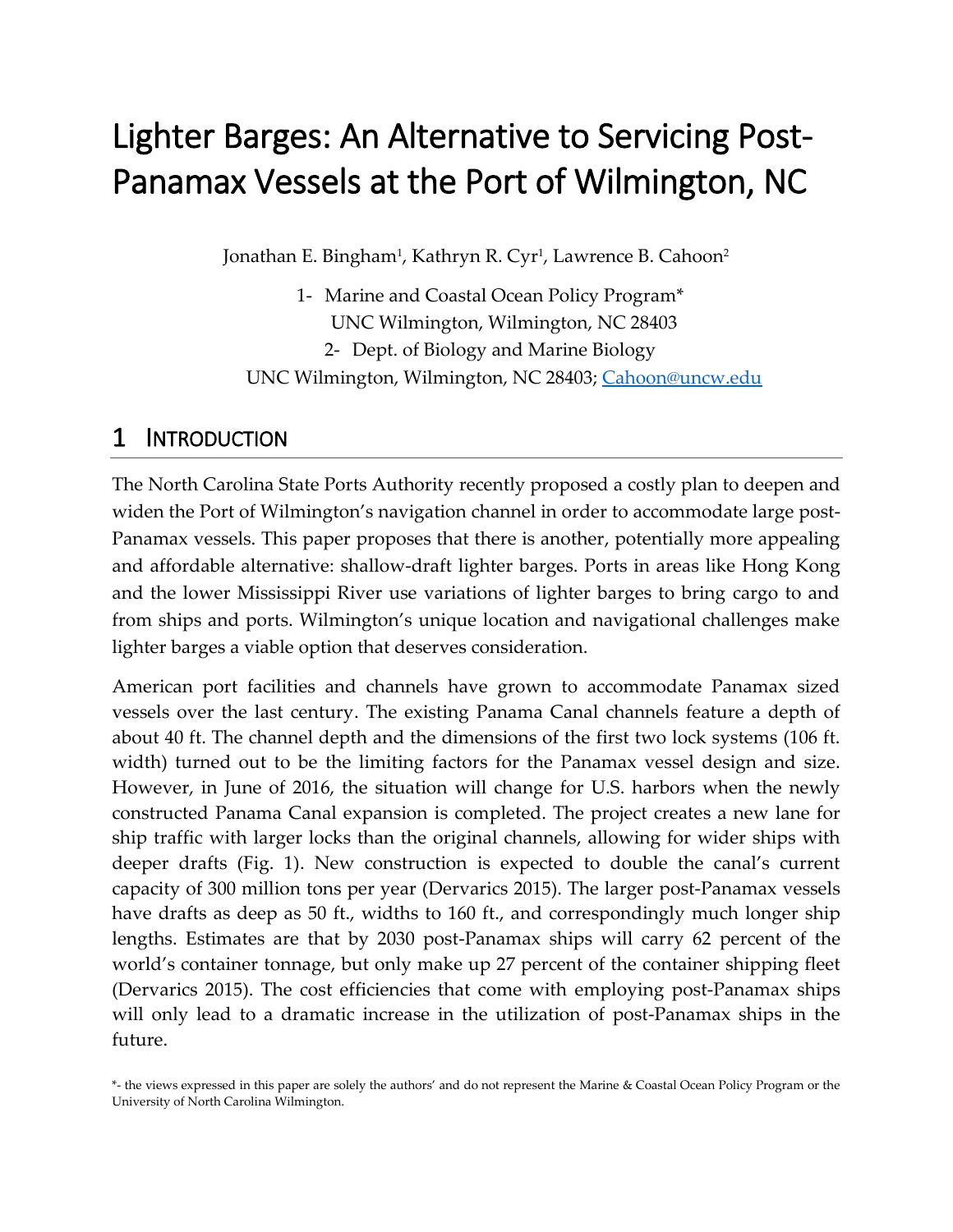

*Figure 1: Comparison between Panamax and Post-Panamax Container Ships. Source: Knight 2008.*

Port facilities in the U.S. started moving quickly after the mid-2000s to prepare for new post-Panamax ships (Holeywell 2012). Improvements to shipping channels involve dredging, blasting and infrastructure realignments to allow for deeper, wider, and longer vessels to utilize the channels and harbors. These improvements also include renovations to on-land facilities, such as increasing dock capabilities and expanding rail and truck capacity in order to accommodate increased port tonnage. Engineered navigation improvements are massive financial undertakings, and usually involve costsharing between federal and state governments to fund the improvements.

Without deepening the Port of Wilmington's channel and harbor, post-Panamax ships may only call upon the port when the vessel's displacement is lighter and capable of navigating the shallower channel. Light-loading ships is inefficient for all involved parties, and even while lightly loaded, the post-Panamax ships still require additional length and width accommodations in the navigation channel and turning basin area.

Many East Coast U.S. ports are beginning to dredge to the necessary channel depths, around 50-feet, to allow post-Panamax traffic. These ports include Norfolk, Baltimore,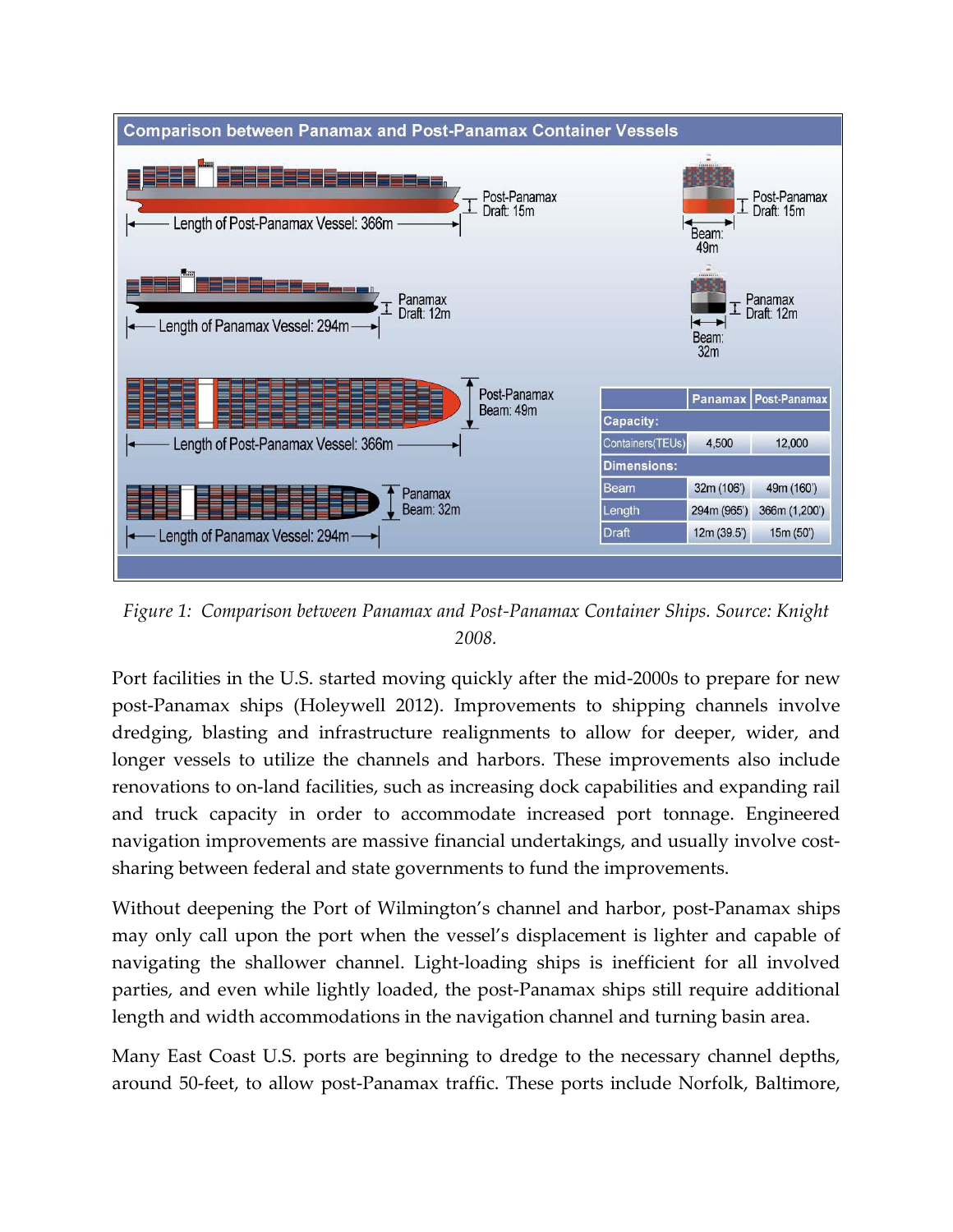and New York and New Jersey. Other ports, including Boston, Miami, Savannah, Charleston, and Jacksonville, Port Everglades, Mobile, New Orleans, and Port Freeport and Brownsville, are conducting feasibility studies or in some cases, beginning actual construction, on port and channel deepening projects to support larger vessels.

## 2 WILMINGTON HARBOR, NC BACKGROUND

Wilmington Harbor, NC recently completed its most recent deepening phase in 2012. The current project is designed and constructed for a maximum draft of 42-feet at the port facility. The harbor consists of a 26-mile long channel from offshore to the port facility in downtown Wilmington (Table 1). Annual tonnage at Wilmington Harbor in 2014 was 5.9 million short tons (U.S. Army Corps of Engineers 2015). The port handled roughly 298,000 TEUs during the 2015 NC State Ports Authority fiscal year (NCSPA 2016a). The twenty-feet equivalent (TEU) is the standard by which container volume is measured, and refers to a container with external dimensions of 8'x8'x20' (EURANS, Ltd. 2016). Nationally, Wilmington Harbor stands as the  $77<sup>th</sup>$  ranked port by tonnage (considering both imports and exports) in the U.S. in 2014 (U.S. Army Corps of Engineers 2015). Due to its relatively small operational size, the Port of Wilmington is not as desirable an option as other U.S. ports for federally funded deepening projects. Wilmington is a "niche port," and is currently more of a regional port rather than a large U.S. import and export facility. Federal priorities for funding deepening projects would start with ports currently supporting the highest production of imports and exports. Additionally, the cost to deepen the channel to Wilmington would be astronomical, possibly near \$1.5 to \$3 billion, because of the amount of bedrock removal within the river and the need to dredge farther offshore.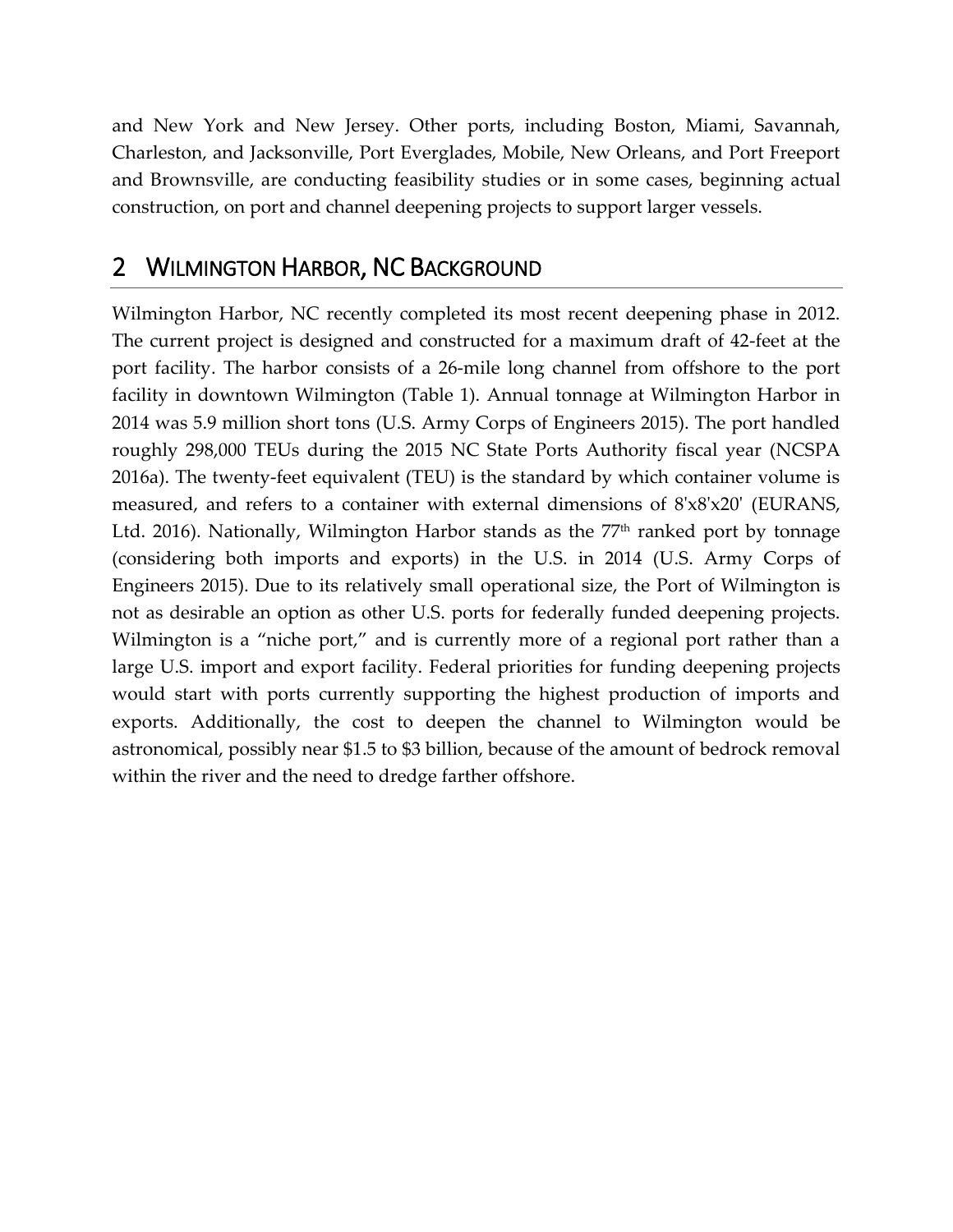| <b>Channel Name From Ocean</b><br>to Upstream                                                                                                                                                                                                                | Channel<br>Length<br>(f <sub>t</sub> ) | Channel<br>Width (ft) | Width <sup>1</sup><br>at<br>Turning<br>Basin | Maintained<br>Channel<br>Depth <sup>2, <math>3</math></sup><br>(f <sub>t</sub> ) | Authorized<br>Channel<br>$Depth +$<br>Overdepth |
|--------------------------------------------------------------------------------------------------------------------------------------------------------------------------------------------------------------------------------------------------------------|----------------------------------------|-----------------------|----------------------------------------------|----------------------------------------------------------------------------------|-------------------------------------------------|
| <b>Baldhead Shoal Reach 3</b>                                                                                                                                                                                                                                | 26,658                                 | $500 - 900$           |                                              | 44                                                                               | 46                                              |
| <b>Baldhead Shoal Reach 2</b>                                                                                                                                                                                                                                | 4,342                                  | 900                   |                                              | 44                                                                               | 46                                              |
| <b>Baldhead Shoal Reach 1</b>                                                                                                                                                                                                                                | 4,500                                  | $700 - 785$           |                                              | 44                                                                               | 46                                              |
| Smith Island                                                                                                                                                                                                                                                 | 5,100                                  | 650                   |                                              | 44                                                                               | 46                                              |
| <b>Baldhead-Caswell</b>                                                                                                                                                                                                                                      | 1,921                                  | 500                   |                                              | 44                                                                               | 46                                              |
| Southport                                                                                                                                                                                                                                                    | 5,363                                  | 500                   |                                              | 44                                                                               | 46                                              |
| <b>Battery Island</b>                                                                                                                                                                                                                                        | 2,589                                  | 500                   |                                              | 44                                                                               | 46                                              |
| Lower Swash                                                                                                                                                                                                                                                  | 9,789                                  | 400                   |                                              | 42                                                                               | 44                                              |
| <b>Snows Marsh</b>                                                                                                                                                                                                                                           | 15,775                                 | 400                   |                                              | 42                                                                               | 44                                              |
| Horseshoe Shoal                                                                                                                                                                                                                                              | 6,102                                  | 400                   |                                              | 42                                                                               | 44                                              |
| <b>Reaves Point</b>                                                                                                                                                                                                                                          | 6,531                                  | 400                   |                                              | 42                                                                               | 44                                              |
| Lower Midnight4                                                                                                                                                                                                                                              | 8,241                                  | 600                   |                                              | 42                                                                               | 44                                              |
| <b>Upper Midnight4</b>                                                                                                                                                                                                                                       | 13,736                                 | 600                   |                                              | 42                                                                               | 44                                              |
| Lower Lilliput4                                                                                                                                                                                                                                              | 10,825                                 | 600                   |                                              | 42                                                                               | 44                                              |
| <b>Upper Lilliput</b>                                                                                                                                                                                                                                        | 10,217                                 | 400                   |                                              | 42                                                                               | 44                                              |
| Keg Island                                                                                                                                                                                                                                                   | 7,726                                  | 400                   |                                              | 42                                                                               | 44                                              |
| Lower Big Island                                                                                                                                                                                                                                             | 3,616                                  | 400                   |                                              | 42                                                                               | 44                                              |
| <b>Upper Big Island</b>                                                                                                                                                                                                                                      | 3,533                                  | $510 - 700$           |                                              | 42                                                                               | 44                                              |
| Lower Brunswick                                                                                                                                                                                                                                              | 8,161                                  | 400                   |                                              | 42                                                                               | 44                                              |
| <b>Upper Brunswick</b>                                                                                                                                                                                                                                       | 4,079                                  | 400                   |                                              | 42                                                                               | 44                                              |
| Fourth East Jetty                                                                                                                                                                                                                                            | 8,852                                  | 500                   |                                              | 42                                                                               | 44                                              |
| Between                                                                                                                                                                                                                                                      | 2,827                                  | 400                   |                                              | 42                                                                               | 44                                              |
| Anchorage Basin<br>Station $8+00$ to $84+81$                                                                                                                                                                                                                 | 7,681                                  | $550 - 1,200$         | 1,200                                        | 42                                                                               | 44                                              |
| Anchorage Basin<br>Station $0+00$ to $8+00$                                                                                                                                                                                                                  | 3,970                                  | $450 - 550$           |                                              | 38                                                                               | 44                                              |
| Memorial Bridge - Isabel<br>Holmes Bridge                                                                                                                                                                                                                    | 9,573                                  | 400                   | 850                                          | 32                                                                               | 40                                              |
| Isabel Holmes Bridge -<br>Hilton RR Bridge                                                                                                                                                                                                                   | 2,559                                  | $200 - 300$           |                                              | 32                                                                               | 40                                              |
| Hilton RR Br. - Project Limit                                                                                                                                                                                                                                | 6,718                                  | 200                   | 700                                          | 25                                                                               | 36                                              |
| Total Length in Feet                                                                                                                                                                                                                                         | 200,984                                |                       |                                              |                                                                                  |                                                 |
| <b>Total Length in Miles</b>                                                                                                                                                                                                                                 | 38.1                                   |                       |                                              |                                                                                  |                                                 |
| <sup>1</sup> Width shown is widest point at basins, and includes the channel width.<br><sup>2</sup> Channel depths are at mean lower low water.<br><sup>3</sup> Allowable Overdepth is two feet<br><sup>4</sup> This channel reach included the Passing Lane |                                        |                       |                                              |                                                                                  |                                                 |

*Table 1: Dimensions of Wilmington Harbor Navigation Channel. (U.S. Army Corps of Engineers 2016).*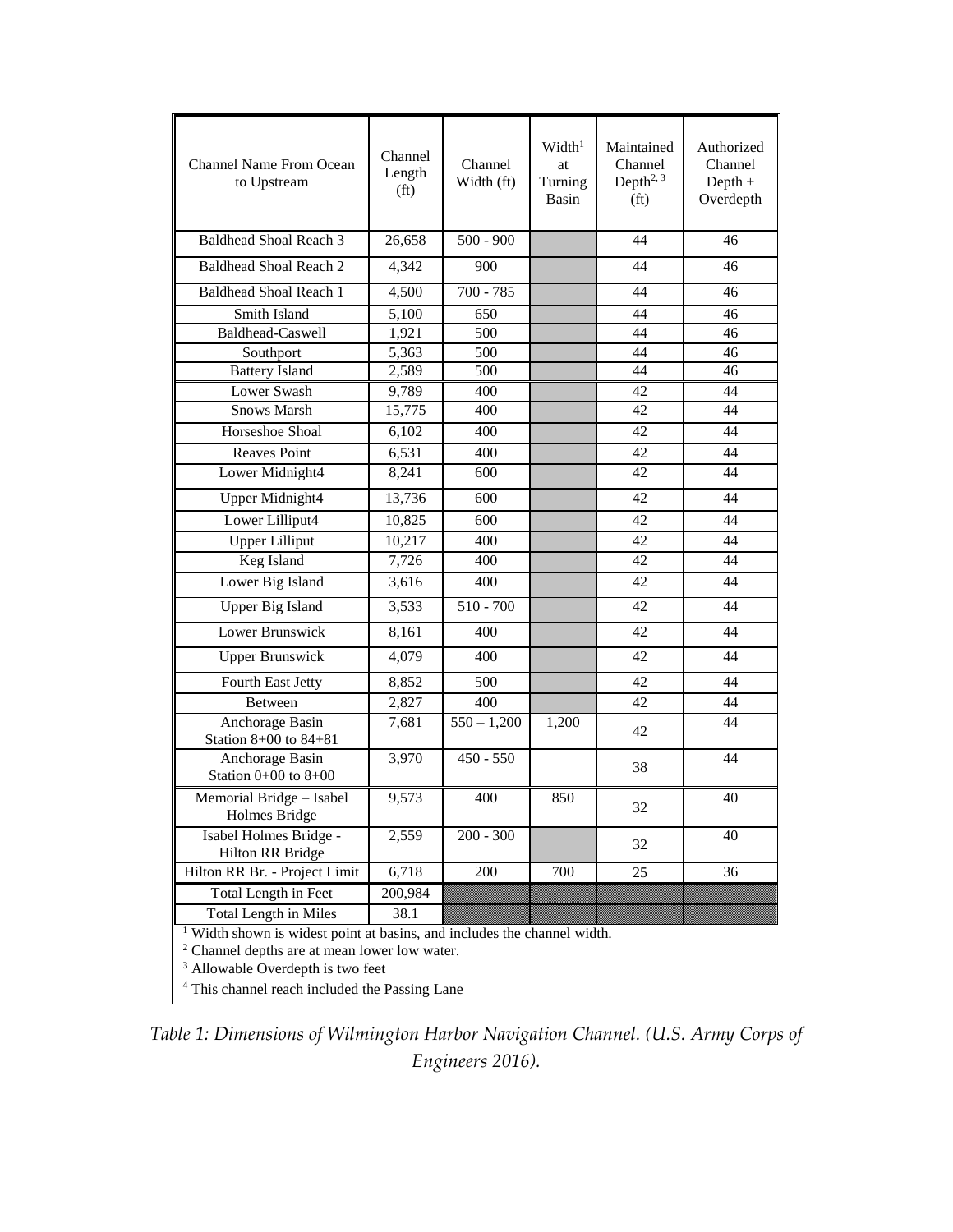The state of North Carolina and the U.S. Army Corps of Engineers began reconnaissance around 2008 on a possible port facility near Southport to support post-Panamax ships. The best argument for a Southport facility was the reduced transit distance from the open ocean to the port, however, after further investigation, going forward with the project's land infrastructure and new navigation channel would yield moderate environmental impacts and immense construction costs. These drawbacks caused the state to table any movement toward a Southport port facility (NCSPA 2016b).

Two important factors make using post-Panamax ships in Wilmington Harbor illadvised. First, it would be unsafe, and impractical, for post-Panamax vessels to navigate the 90° turn at Battery Island (Figure 2), even with the widening improvements on the horizon. Second, as mentioned earlier, the use of post-Panamax vessels loaded to less than capacity is inefficient, and it's more likely that shipping lines would utilize a neighboring east coast harbor where maximum efficiency is achieved while fullyloaded. Also, inefficiencies and costs would grow if Wilmington Harbor river pilots needed to rely on tugboats and high tides to provide safe passage for light-loaded post-Panamax vessels through the Battery Island turn (Figure 2).

The State of North Carolina and the Port of Wilmington need to consider all the facts before committing to expensive channel and harbor modifications to accommodate fully loaded post-Panamax ships. First, the prospect of deepening the channel to either Southport or Wilmington in the near future is low and extremely expensive. Second, the navigational challenges including the Battery Island turn (Figure 2), the tide restrictions, and the long transit to the port make other east coast ports more desirable to post-Panamax shippers. Finally and most importantly, other regional port facilities are ahead of Wilmington because they are proven high capacity ports, and are actively deepening their harbors and channels in anticipation of post-Panamax ships. Considering the insurmountable competition from other ports and a nearly \$3 billion deepening project, it is clear that the state Ports Authority should look for viable alternatives to prepare the Port of Wilmington for the era of post-Panamax ships.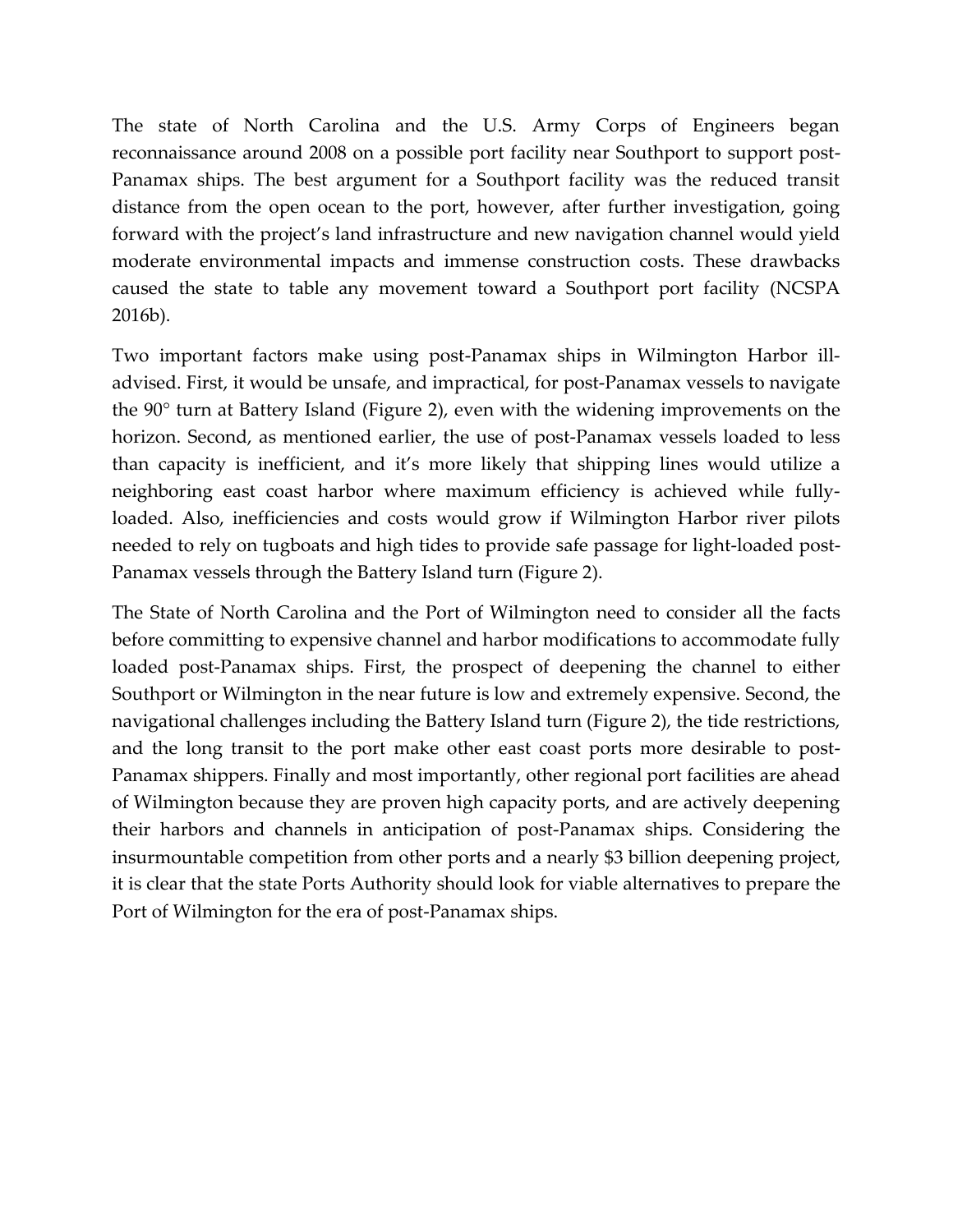

*Figure 2: Area to be dredged at the Battery Island Turn (U.S. Army Corps of Engineers District 2016).*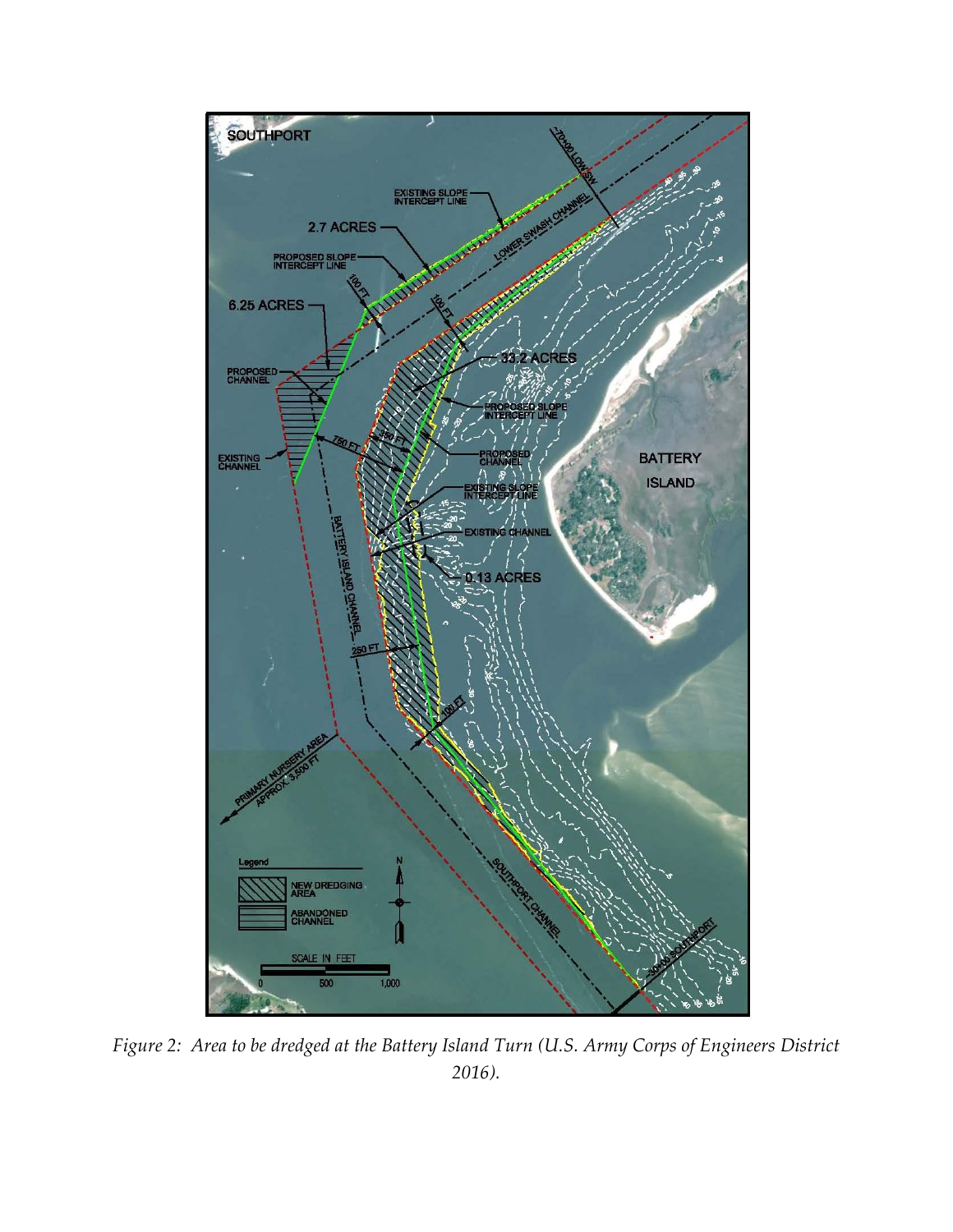# 3 LIGHTERS

Lighter barges could be a cost effective alternative to a deepening project for the Port of Wilmington. Lighter barges are flat-bottomed with container handling cranes, and are either tug or self-powered. The barges are constructed to transport cargo from larger ships into and out of shallow ports. The amount of cargo carried by lighters is around 50 TEUs, depending on the size of the lighter. The maximum draft when fully loaded is under 40-feet. When operating more than one lighter barge, it's possible to attach multiple barges together to save on mobilization costs.

The transfer of cargo from larger vessels to lighter barges is completed in deep water, usually in relatively calm waters. The transfer operation uses cranes, which are normally fixed to the lighter barge, but may be operated separately from the barge on a more permanent offshore platform. A site located in protected waters is ideal to ensure limited schedule delays in the transfer process.

#### 3.1 ALTERNATIVE FOR WILMINGTON HARBOR

Lighter barges, which have much smaller dimensions than seagoing Panamax ships and far smaller dimensions than post-Panamax vessels, could easily navigate the current channel to Wilmington Harbor. Negotiating the Battery Island turn (Figure 2) would not be navigationally challenging as it is for the larger ships. The post-Panamax ships could either remain offshore or drop anchor at a mooring yard inside the inlet, where the lighter barges could transfer the containers.

Environmentally, the harbor would benefit from use of lighter barges in a few ways. First, there would be no need to further deepen the navigation channel up to Wilmington. Therefore, the option to avoid deepening the harbor avoids any potential impacts to endangered species and possible alterations to the Castle Hayne aquifer. Lighters would also reduce the risk of accidental ballast water discharges within the riverine port. Ballast water is a major source of invasive species and in the past, caused invasion of the Cape Fear River Estuary's waters by *Gracilaria vermiculophylla*, a rhodophyte seaweed that has proliferated locally and fouls crab pots and trawl nets (Freshwater et al., 2006).

If the Port of Wilmington acquired a fleet of lighters, either through port ownership or private ownership, then the port could attract large vessels and increase cargo volumes when post-Panamax ships begin using the newly expanded Panama Canal. With either lighter barges or deepening of the port, the existing intermodal land transport network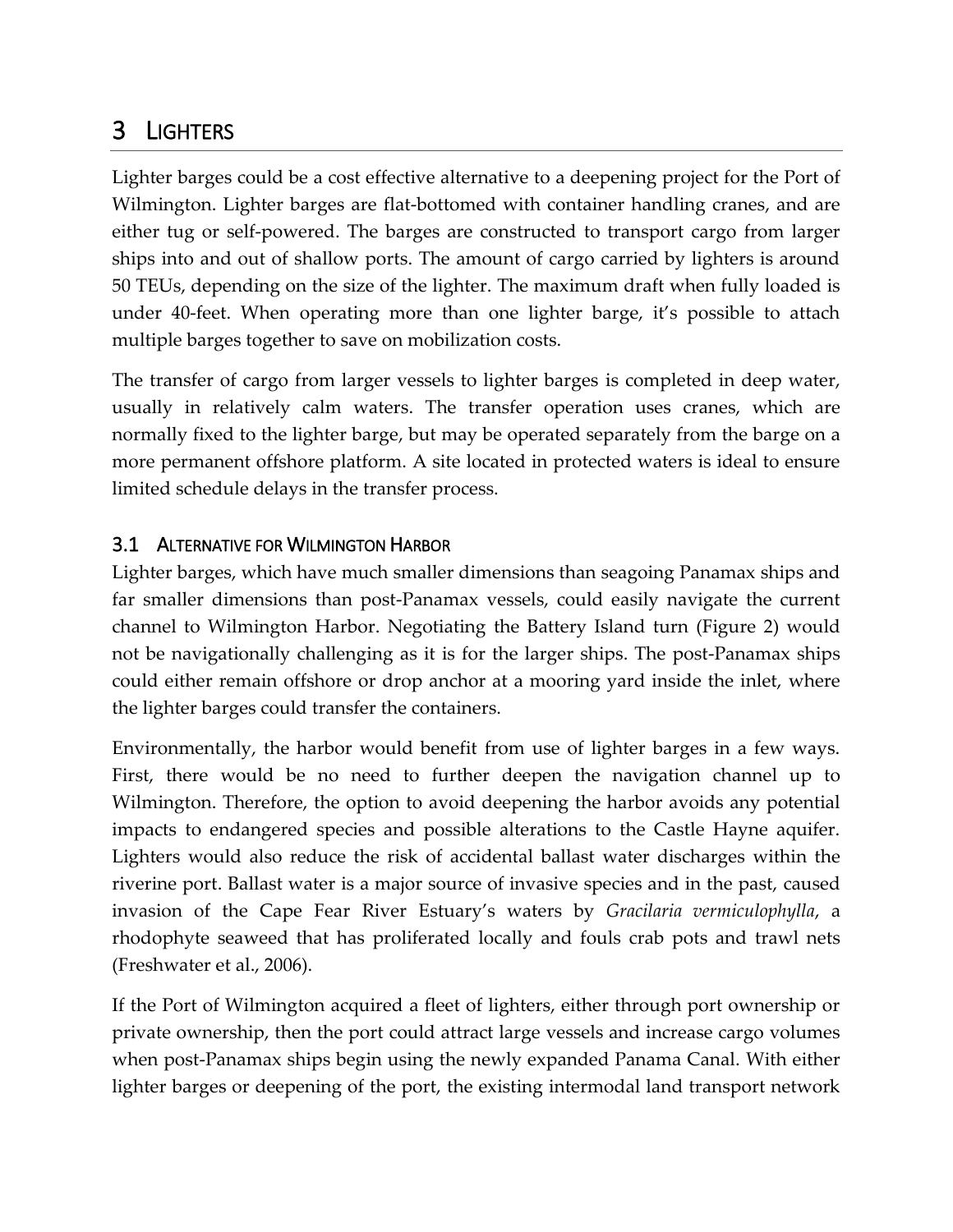could become the bottleneck that limits cargo volumes through the Port of Wilmington, potentially requiring expensive upgrades. The roadways in Wilmington are already congested and the major highway routes for trucks to travel out of Wilmington are over two busy bridges. Trains in and out of the Port of Wilmington travel through high traffic areas as well. The main rail line to the port travels across the Cape Fear railroad bridge just north of downtown, and snakes through the city for about 7.5 miles to the port's rail yard. The port needs more sophisticated train and road systems to handle higher cargo volumes through the port. These problems, however, are independent of the options available for attracting post-Panamax shipping traffic.

#### 3.1.1 Case Studies

Lighter operations have occurred since 1987 in Hong Kong, and are also known as "mid-stream operations" (Figure 3). These operations began out of necessity to keep up with rapid growth in container vessel traffic in a setting of limited on-land port real estate. Hong Kong heavily utilized a large fleet of lighter barges; about 250 lighter vessels supported container operations. Most lighter barges were unpowered and relied on tugboats for positioning, and some lighter barges had derrick cranes to transfer cargo. The Hong Kong lighter barges were able to carry up to 48 TEUs at a time, and helped grow port operations from 780,000 TEUs in 1987 to 4.2 million TEUs in 2004 (Wong 2011; HKMOA 2016). The use of lighter barges and mid-stream operations declined following the recent construction of additional port terminals at Hong Kong.



*Figure 3: Hong Kong lighter operation. Source: Wong 2011.*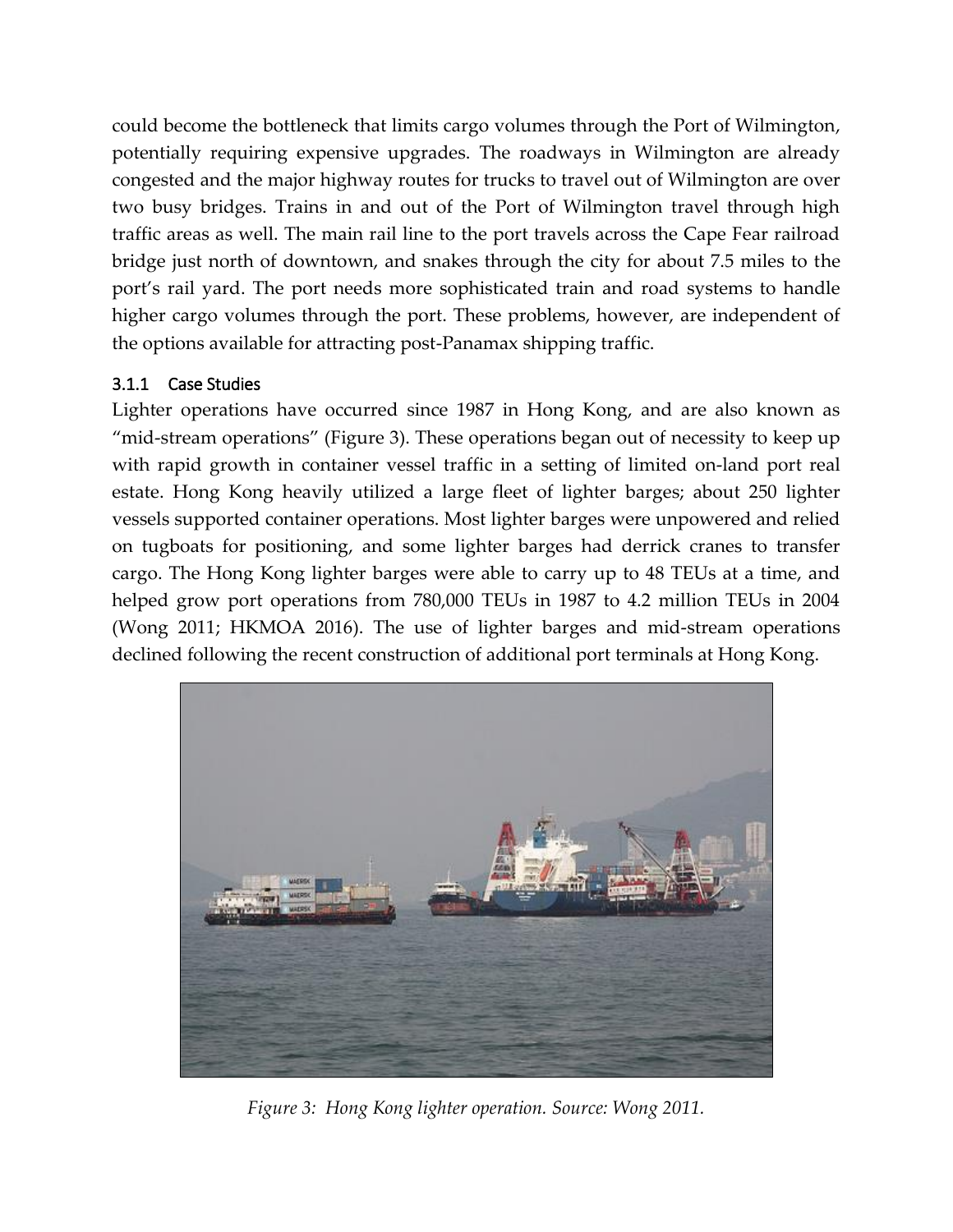A container ship offloaded 12 TEUs of relief supplies in the Port-au-Prince harbor in Haiti through the use of lighter vessels in January 2010, during emergency operations supported by the U.S. Transportation Command in response to the 7.0 magnitude earthquake in Haiti (Crowley Cargo 2010). These specific lighter barges were designed and constructed to discharge cargo on the beach due to lack of safe pier space in Portau-Prince. Subsequent cargo operations into Port-au-Prince utilized a makeshift dock, which consisted of two 400-foot long, 100-foot wide flat deck barges and two 230-ton crawler cranes.

Midstream operations of bulk cargo occur at the mouth of the Mississippi River. The company, Associated Terminals, transfers cargo to lighter barges from bulk cargo ships transiting the Mississippi River (Figure 4). The lighter operations on the Mississippi are very important to moving bulk cargo in that area and an excellent example of successful midstream operations in the U.S. (Associated Terminals 2016). The same operational premise can be used for moving containers from post-Panamax ships at the entrance of the Cape Fear River Estuary to the Port of Wilmington.



*Figure 4: Midstream Operations, Lower Mississippi River. (Associated Terminals 2016).*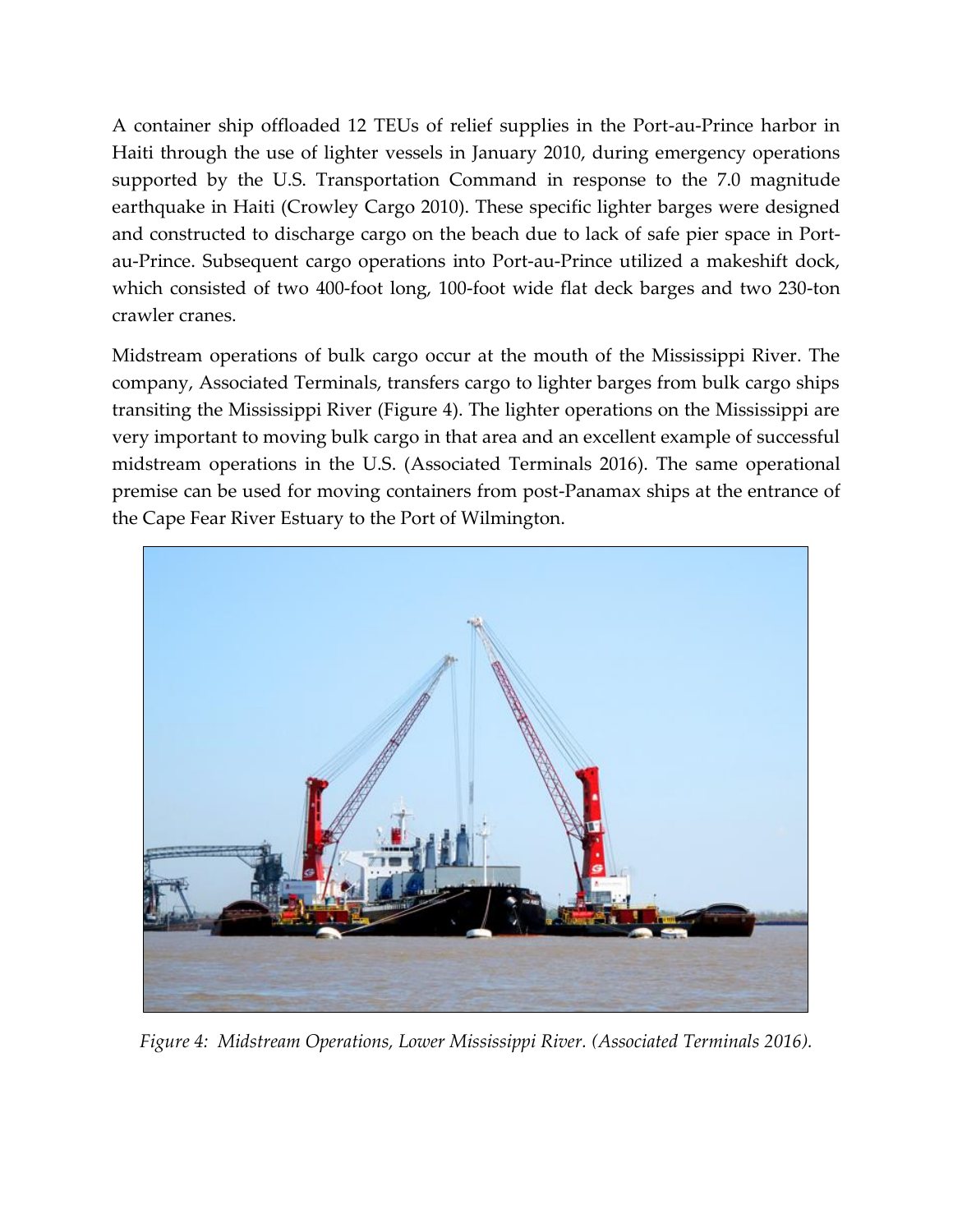#### 3.2 U.S. AVAILABILITY AND COSTS

The cost of lighter barges is expected to be higher in the U.S., because the cost of construction by U.S. shipyards is more expensive (McCain 2015). Information on the exact costs of lighter barges was unavailable for this report. The purchase of a fleet of lighters, with intent to transport tonnage continually up and down the river, would present a non-trivial initial cost to the port facility. Adding to the problem, there is not currently a high demand in the U.S. for lighter barges, as larger ports have opted for expansion projects. Cranes used to transfer materials from vessel to vessel pose another cost to the state Ports Authority and will vary based on the type of crane. Cranes fixed to the individual barges will require additional costs and maintenance due to exposure to salt water and sea spray. Additionally, heavy winds and seas offshore could hinder the ability of a lighter to safely transfer cargo. Predominant winds out of the west or southwest would be ideal for lighter operations offshore. Cranes affixed to a fixed platform at the estuary mouth might cost less overall but provide less flexibility in operations.

# 4 THE JONES ACT

The Merchant Marine Act of 1920, also known as the Jones Act, presents a challenge to the Port of Wilmington's potential use of lighter barges, as they are foreign built at this time. Foreign built vessels are not permitted by the Jones Act to conduct trade between United States ports. The Jones Act states that only ships built, registered, owned, and crewed by citizens of the U.S. may deliver cargo by water between ports of the U.S. (Weakley 2010; Oyedemi 2012; U.S. Customs and Border Protection 2009). The Jones Act applies to all vessels, even ones that operate within one port, such as harbor tugs, barges, and passenger vessels.

The Jones Act was originally created to retain and protect Merchant Marine jobs within the U.S. The idea was that the U.S. could successfully continue coastal trade in times of war and peace without relying upon foreign countries (Beason 2015). U.S. merchant mariners obtain most of their employment through U.S. shipping companies (American Maritime Officers Union 2015; Seafarers International Union 2014) and may lose their jobs if the Jones Act is modified or eliminated. Longshoreman and other U.S. port worker jobs do not fall under the Jones Act because port operations are not dependent on the flag of the vessel visiting the port (AAPA 2014).

The U.S. Congress is divided in their support for the Jones Act. Congress is the only entity that has the power to grant waivers, modify, or eliminate the Jones Act (Waldron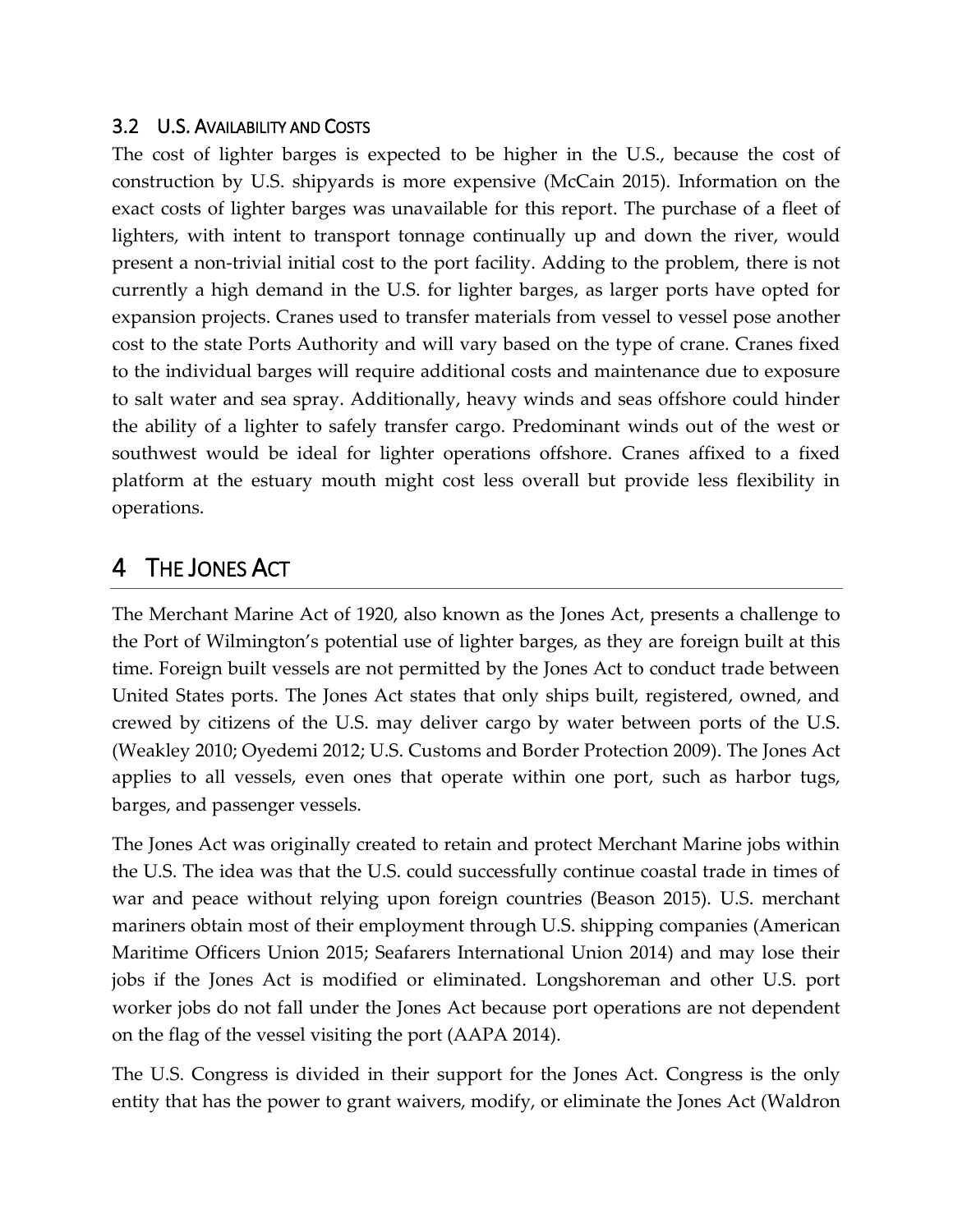2014). Some coastal state officials aim to keep the Jones Act intact because they fear that modifying it or eliminating it will cause significant harm to their local economies, and it has acted as intended, to some degree, by protecting U.S. shipbuilders (Maritime Administration 2013). Several think tanks and foundations, on the other hand, insist that the Jones Act is causing economic distortions that could be relieved by eliminating the Act altogether (Hill 2013; Krepp 2015; Slattery et al. 2015). Despite their efforts, eliminating the Jones Act is politically unlikely because U.S. shipbuilders and merchant mariners rely on the requirements of the Jones Act, as intended.

Post-Panamax ships, which are foreign built, registered, owned, and operated, are able to make multiple stops in U.S. ports as long as the cargo they unload is foreign (U.S. Customs and Border Protection 2009). This means that any cargo picked up in another U.S. port must remain onboard while making consecutive U.S. stops. Despite post-Panamax ships' ability to make consecutive stops in U.S. ports, the size and turnaround time of the port will be important factors for companies deciding where their post-Panamax ships will stop in the U.S. Large port facilities that handle high amounts of container traffic efficiently are more desirable than small facilities like the Port of Wilmington (Knight 2008). Other factors considered by the companies are: the depth of the channel to the port, channel width, potential navigational challenges, and the distance to the port facility once the vessel is in restricted waters, all factors affecting turnaround time (Knight 2008; Rising Water Associates 2011).

Based on those factors, the Port of Wilmington is not ideal primarily due to the limited handling capacity and significant navigational challenges of its Cape Fear River location. The Port of Wilmington is a small port compared to several other U.S. ports along the east coast (Knight 2008). Navigationally, the Port is not deep enough for a post-Panamax ship to possibly navigate while fully loaded with cargo. The channel depth of the Cape Fear River is 42 feet, while the draft of a post-Panamax ship is 50 feet (Knight 2008; NCSPA 2012). Dredging the Cape Fear River an additional 8-feet to accommodate deeper draft vessels will be extremely costly, and require additional routine maintenance dredging due to a larger constructed channel and the river's natural shoaling (Rising Water Associates 2011). Additionally, the entrance to the Cape Fear River from the open-ocean has two challenging turns that pose a significant navigational hazard of potential grounding to larger ships attempting to enter the river. The grounding risk of entering the Cape Fear River combined with the distance to the Port may deter companies from making Wilmington one of their ports of choice in the U.S. (Knight 2008; Rising Water Associates 2011).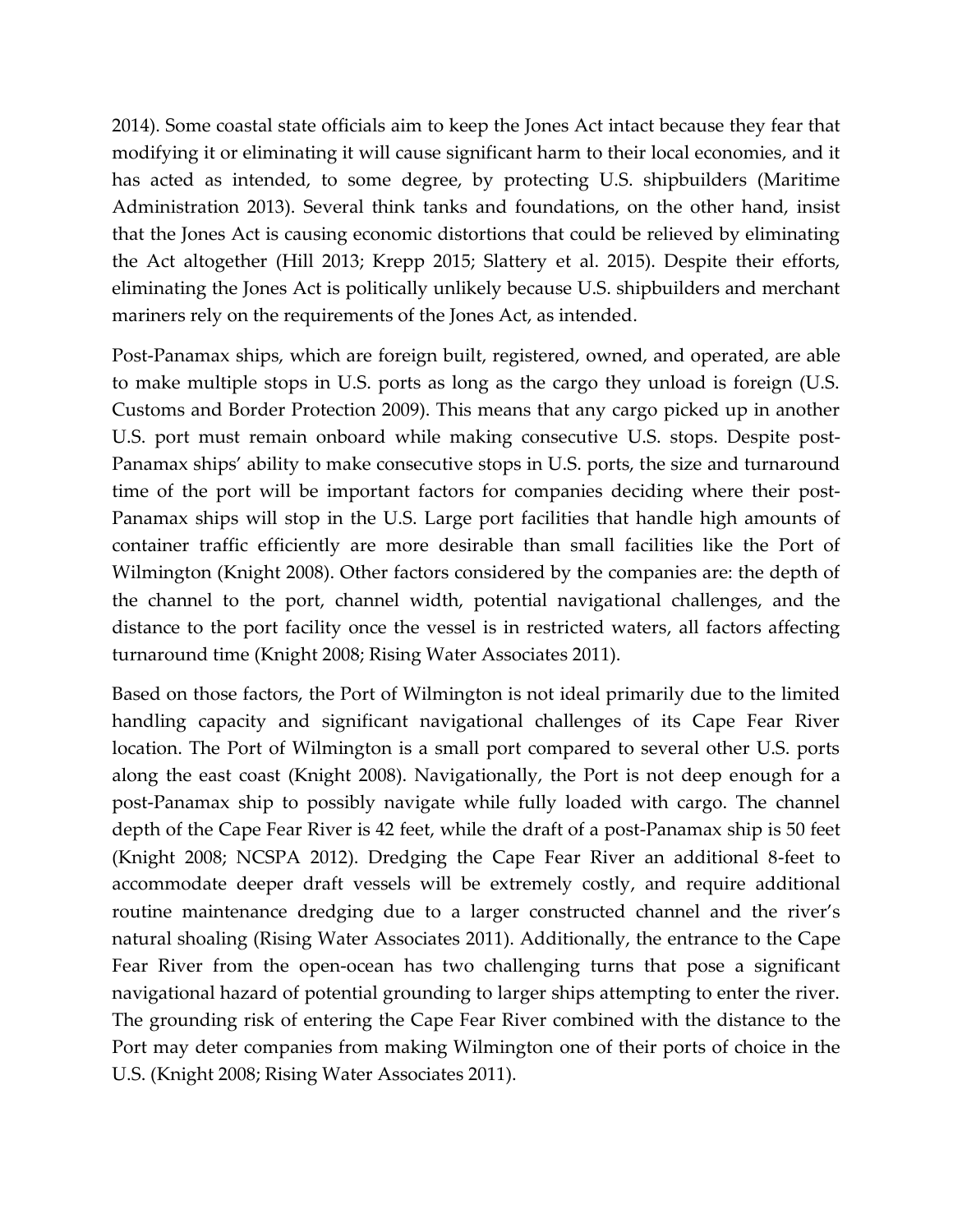The simplest and most cost effective way to make the Port of Wilmington a competitive post-Panamax port is to request a foreign-built vessel waiver from Congress for lighter barges to serve the port. As noted earlier, the cost of foreign-built lighter barges is expected to be lower, which imposes lower capital costs. A vessel waiver is a politically feasible option and would allow the Port of Wilmington to operate foreign-built lighter barges. The idea of a Jones Act waiver is also supported by the consideration that lighter barges would be valued port assets that are strictly intended to increase national imports and exports at the Port of Wilmington. In the past, Congress has granted waivers for small passenger vessels, showing that Congress is capable of modifying the Jones Act specifically to grant waivers (Williams 2015). A waiver to operate foreignbuilt vessels does not impact or reduce the number of shipbuilding and merchant mariner jobs. In contrast, the Port would likely employ mariners to operate the lighter barges and make positive impacts on the local economy.

### 5 RECOMMENDATION

A realistic, navigationally safe and economical option for the Port of Wilmington to accommodate post-Panamax ships is to utilize lighter barges. In the port of Hong Kong, lighter barges were critical to continuing port operations while the port expanded its pier space (HKMOA 2005) (Figure 3). Although the circumstances are different for the Port of Wilmington, lighter barges are an option worth exploring. Although we have focused here on lighter barges specifically built to transfer containerized cargo, it is conceivable that lighters for transfer of bulk cargoes can also be built and used. Although the single trip capacity of lighter barges is relatively small (50 TEUs), the smaller size comes with overall cost savings and navigational advantages. Lighter barges have shallower drafts, offer better maneuverability, and do not require the container ships to make the long and risky transit up the Cape Fear River Estuary to the Port's facilities. Shallower drafts do not require the river to be deepened, nor would the turns coming into the Cape Fear River near Southport need to be widened. Lighter barges fit the needs of the Port of Wilmington and will cost less than dredging to accommodate post-Panamax container ships. The use of lighter barges also reduces the navigational and grounding risk to the post-Panamax ships because they will not need to transit the Cape Fear River Estuary. Large vessels would be able to remain offshore or at the Estuary mouth where the lighter barges would transfer the containers.

The major drawback with use of lighter barges is that only foreign shipbuilders currently build the vessels and therefore do not meet the Jones Act criteria (Mark R.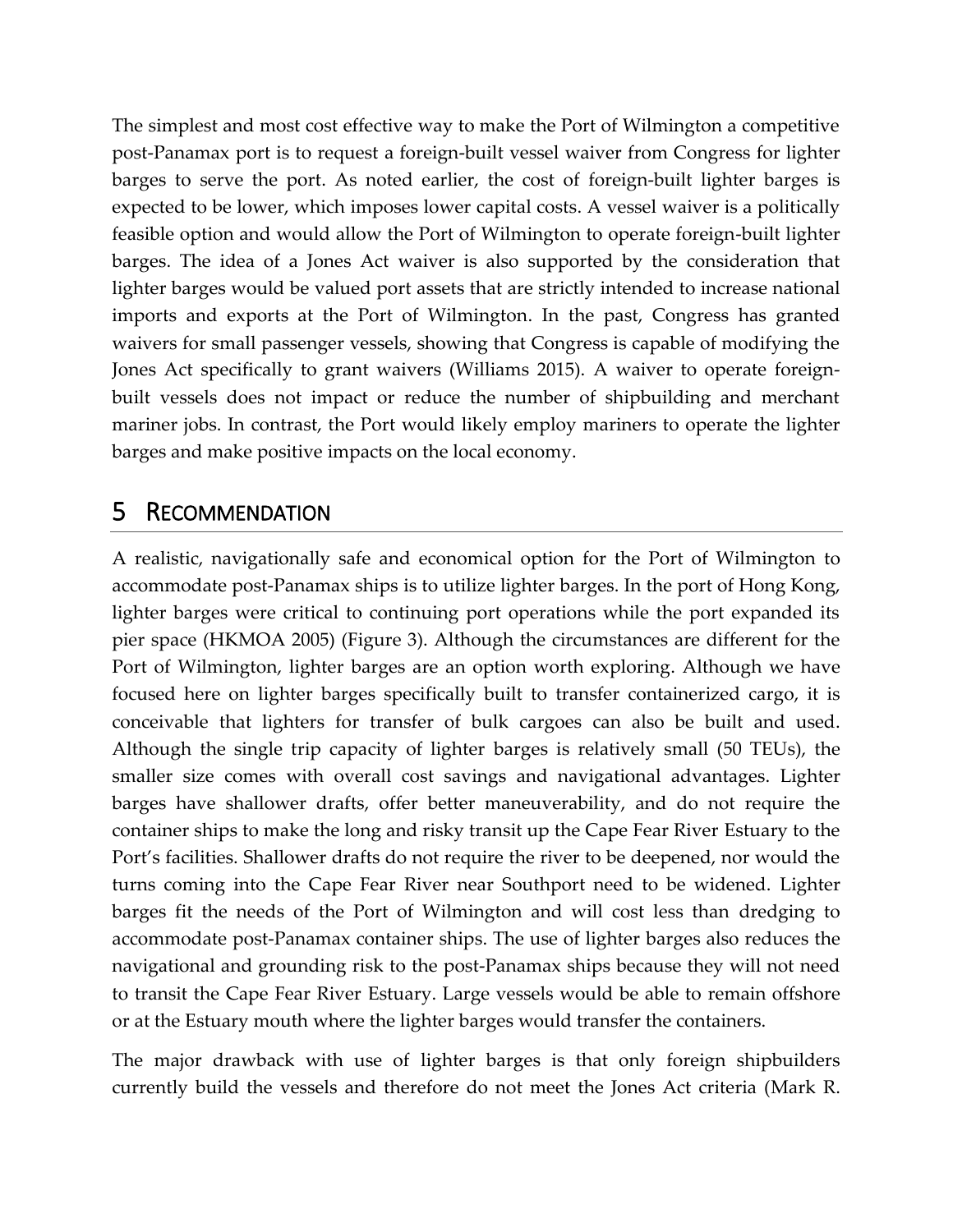Miller 2016, personal communication; Weakley 2010). To combat this problem, the Port of Wilmington could request a waiver from Congress to have lighter barges built by foreign shipbuilders. A waiver would not actually impact U.S. shipbuilding jobs because lighter barges are not currently built in the U.S. However, if the demand for lighter barges becomes high enough, then U.S. shipbuilders might have incentive to start building them at a competitive cost. Even if that does not happen, operating lighter barges would be good for the local port economy because they could facilitate higher cargo throughputs and bring in more mariner and port jobs to manage the additional container traffic.

## 6 BIBLIOGRAPHY

- AAPA. 2014. U.S. Public Port Facts. American Association of Port Authorities. <http://www.aapa-ports.org/Industry/content.cfm?ItemNumber=1032> Accessed 20 Feb., 2016.
- American Maritime Officers Union. 2015. Senator McCain's Attack on the Jones Act Thwarted, for Now. American Maritime Officer 11/05/15 <u><http://www.amo-</u> union.org/news/2015/201502/201502.pdf Accessed 19 Feb., 2016.
- Associated Terminals. 2016. Midstream Operations. <http://www.associatedterminals.com/midstream-operations> Accessed 10 Apr., 2016
- Beason, S., D. Conner, N. Milonas, and M. Ruge. 2015. Myth and Conjecture? The "Cost" of the Jones Act. Journal of Maritime Law and Commerce 46(1): 23-50.
- Crowley Cargo. 2010. Crowley Cargo Lightering Operation Successful Today in Portau-Prince." *News and Media*. [http://www.crowley.com/News-and-Media/Press-](http://www.crowley.com/News-and-Media/Press-Releases/Crowley-Cargo-Lightering-Operation-Successful-Today-in-Port-au-Prince)[Releases/Crowley-Cargo-Lightering-Operation-Successful-Today-in-Port-au-](http://www.crowley.com/News-and-Media/Press-Releases/Crowley-Cargo-Lightering-Operation-Successful-Today-in-Port-au-Prince)[Prince](http://www.crowley.com/News-and-Media/Press-Releases/Crowley-Cargo-Lightering-Operation-Successful-Today-in-Port-au-Prince) Accessed 12 Apr., 2016.
- Dervarics, C. 2015. Post-Panamax Vessels: Setting the Navigable Bar for the World's Economies. U.S. Army Corps of Engineers 2015: 52-55.
- EURANS Ltd. 2016. Purpose Built Container Ships. <http://www.eurans.com.ua/eng/faq/containerships/> Accessed 12 Apr. 2016.
- Freshwater, D.W., Montgomery, F., Greene, J.K., Hamner, R.M., Williams, M., Whitfield, P.E., 2006. Distribution and Identification of an Invasive Gracilaria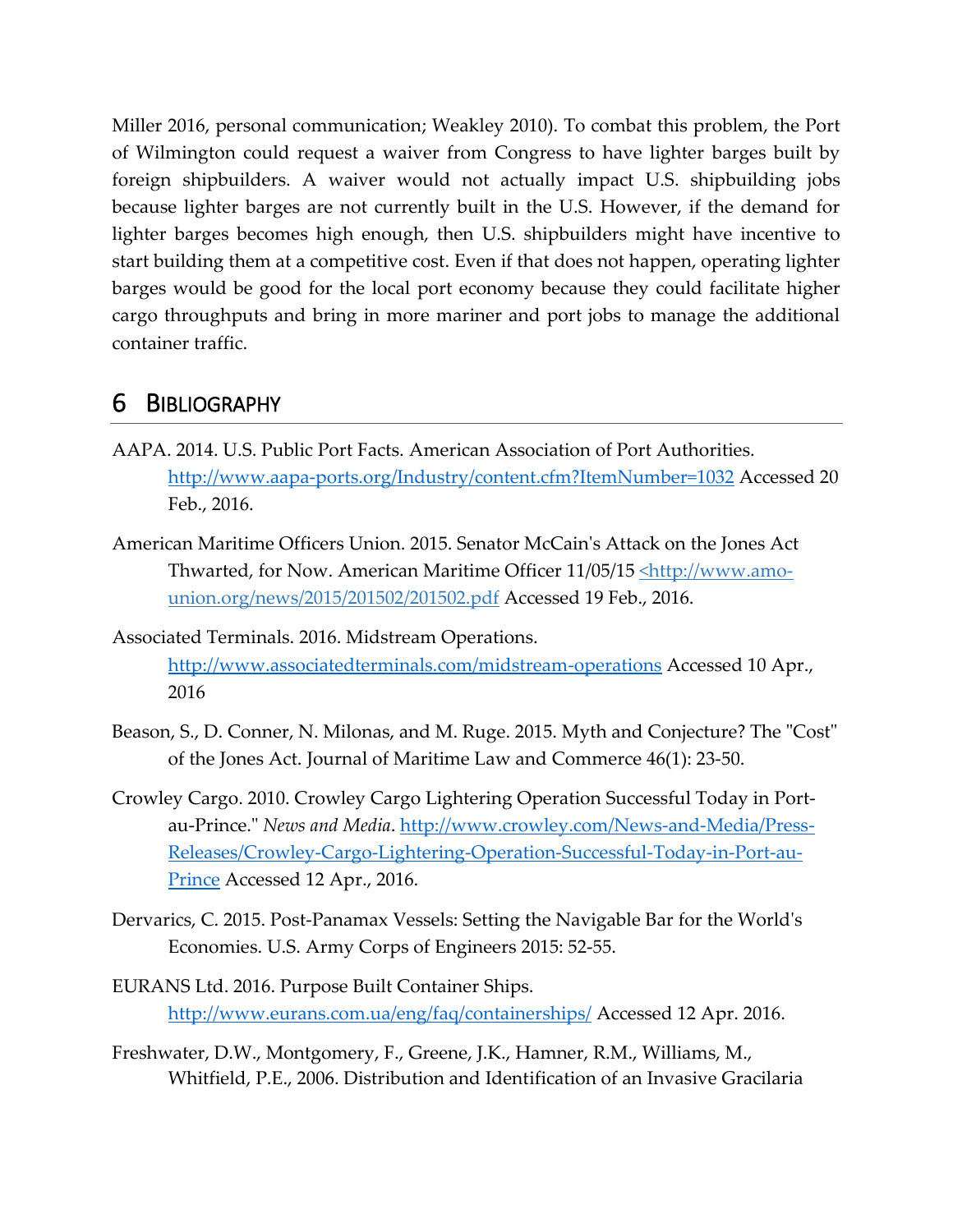Species that is Hampering Commercial Fishing Operations in Southeastern North Carolina, USA. Biol Invasions 8, 631–637. doi:10.1007/s10530-005-1809-5

- Hill, M. B. 2013. The Sinking Ship of Cabotage: How the Jones Act Lets Unions and a Few Companies Hold the Economy Hostage. Capital Research Center, America's Investigative Think Tank, 7 Apr. 2013. [http://capitalresearch.org/2013/04/the](http://capitalresearch.org/2013/04/the-sinking-ship-of-cabotage-how-the-jones-act-lets-unions-and-a-few-companies-hold-the-economy-hostage/)[sinking-ship-of-cabotage-how-the-jones-act-lets-unions-and-a-few-companies](http://capitalresearch.org/2013/04/the-sinking-ship-of-cabotage-how-the-jones-act-lets-unions-and-a-few-companies-hold-the-economy-hostage/)[hold-the-economy-hostage/](http://capitalresearch.org/2013/04/the-sinking-ship-of-cabotage-how-the-jones-act-lets-unions-and-a-few-companies-hold-the-economy-hostage/) Accessed 20 Feb., 2016.
- Holeywell, R. 2012. Panama Canal Expansion Has U.S. Ports Rushing. <http://www.governing.com/panama-canal-expansion-has-ports-rushing.html> Accessed 12 Apr. 2016.
- HKMOA. 2005. Hong Kong Mid-Stream Industry Development. Hong Kong Midstream Operators Association, 2005. <http://www.hkmoa.com/Development.aspx?lang=E> Accessed 17 Feb. 2016.
- HKMOA. 2016. Container Throughput in Mid-stream Share%. Hong Kong Mid-stream Operators Association Marine Dept. 17 Feb. 2016. <http://www.hkmoa.com/Statistics.aspx?lang=E> Accessed 17 Feb., 2016.
- Knight, K. 2008. The Implications of Panama Canal Expansion to U.S. Ports and Coastal Navigation Economic Analysis. *Institute for Water Resources*. U.S. Army Corps of Engineers, Dec. 2008. [http://www.iwr.usace.army.mil/Portals/70/docs/iwrreports/WhitePaperPanamaC](http://www.iwr.usace.army.mil/Portals/70/docs/iwrreports/WhitePaperPanamaCanal.pdf) [anal.pdf](http://www.iwr.usace.army.mil/Portals/70/docs/iwrreports/WhitePaperPanamaCanal.pdf) Accessed 12 Apr. 2016.
- Krepp, D. 2015. Splitting the Jones Act Baby. The Maritime Executive, 2015. <http://www.maritime-executive.com/features/splitting-the-jones-act-baby> Accessed 20 Feb., 2016.
- Maritime Administration. 2013. The Economic Importance of the U.S. Shipbuilding and Repairing Industry. Report of the Maritime Administration (MARAD), 30 May 2013. http://www.marad.dot.gov/wp- [content/uploads/pdf/MARAD\\_Econ\\_Study](http://www.marad.dot.gov/wp-%20content/uploads/pdf/MARAD_Econ_Study%20_Final_Report_2013.pdf)  Final\_Report\_2013.pdf Accessed 17 Feb., 2016.
- McCain, J. 2015. Statement in the U.S. Senate, 22 Jan. 2015. [http://www.c](http://www.c-span.org/video/?323939-1%2Fus-senate-legislative-business&start=9934&transcriptQuery=jones+act)[span.org/video/?323939-1%2Fus-senate-legislative](http://www.c-span.org/video/?323939-1%2Fus-senate-legislative-business&start=9934&transcriptQuery=jones+act)[business&start=9934&transcriptQuery=jones+act](http://www.c-span.org/video/?323939-1%2Fus-senate-legislative-business&start=9934&transcriptQuery=jones+act) Accessed 17 Feb. 2016.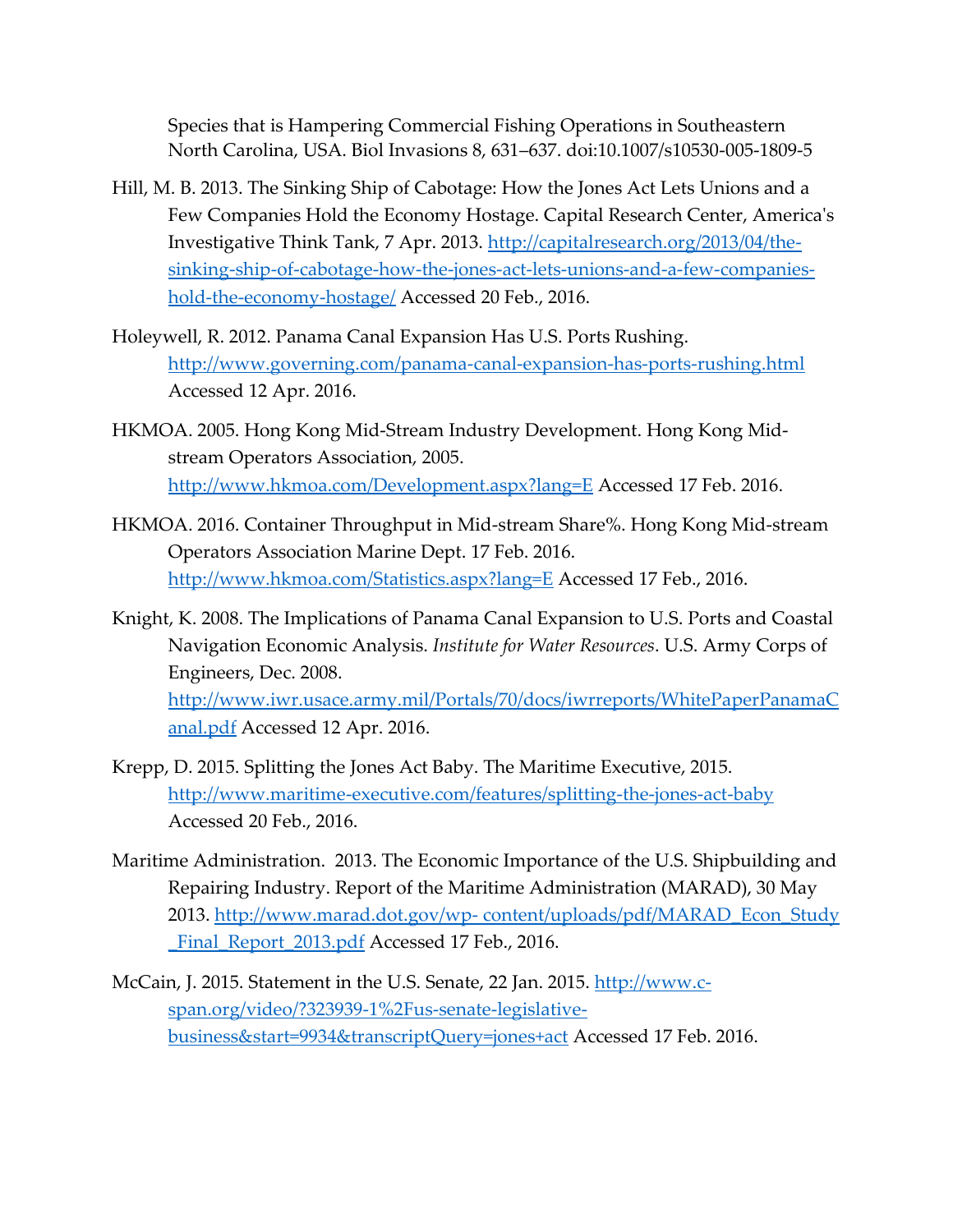- NCSPA. 2012. Port of Wilmington Cargo Handling. North Carolina State Ports Authority. [http://www.ncports.com/port-of-wilmington/services/cargo](http://www.ncports.com/port-of-wilmington/services/cargo-handling/)[handling/](http://www.ncports.com/port-of-wilmington/services/cargo-handling/) Accessed 05 Apr. 2016.
- NCSPA. 2016a. Port of Wilmington 2015 Statistics. NC State Ports Authority. [http://www.ncports.com/elements/media/files/port-wilmington-2015-final-stats-](http://www.ncports.com/elements/media/files/port-wilmington-2015-final-stats-2.pdf)[2.pdf](http://www.ncports.com/elements/media/files/port-wilmington-2015-final-stats-2.pdf) Accessed 12 Apr., 2016.
- NCSPA. 2016b. North Carolina International Terminal: Pro Forma Business Plan Overview. North Carolina State Ports Authority. [http://people.uncw.edu/imperialm/UNCW/PLS\\_505/NC\\_Port\\_Exec%20summary](http://people.uncw.edu/imperialm/UNCW/PLS_505/NC_Port_Exec%20summary.pdf) [.pdf](http://people.uncw.edu/imperialm/UNCW/PLS_505/NC_Port_Exec%20summary.pdf) Accessed 12 Apr., 2016.
- Oyedemi, W. O. 2012. Cabotage Regulations and the Challenges of Outer Continental Shelf Developments in the United States. Houston Journal of International Law 34(3): 607-51.
- Rising Water Associates. 2011. The Feasibility of Further Dredging of the Cape Fear River. Save the Cape, 2011. Print.
- Slattery B., Riley B., and Loris, N. 2015. Sink the Jones Act: Restoring America's Competitive Advantage in Maritime-Related Industries. The Heritage Foundation: [http://www.heritage.org/research/reports/2014/05/sink-the-jones](http://www.heritage.org/research/reports/2014/05/sink-the-jones-act-restoring-americas-competitive-advantage-in-maritime-related-industries)[act-restoring-americas-competitive-advantage-in-maritime-related-industries](http://www.heritage.org/research/reports/2014/05/sink-the-jones-act-restoring-americas-competitive-advantage-in-maritime-related-industries) Accessed 24 Feb., 2016.
- Seafarers International Union. 2014. Strong Bipartisan Support Pledged for Jones Act, Mariners. [https://www.seafarers.org/seafarerslog/2014/May2014/SupportforJonesAct.htm,](https://www.seafarers.org/seafarerslog/2014/May2014/SupportforJonesAct.htm,%20last%20revised%2005/2014,%20accessed%2010/28/15.)  last revised [05/2014, accessed 10/28/15.](https://www.seafarers.org/seafarerslog/2014/May2014/SupportforJonesAct.htm,%20last%20revised%2005/2014,%20accessed%2010/28/15.) Accessed 20 Feb., 2016.
- U.S. Army Corps of Engineers. 2015. The U.S. Waterway System: Transportation Facts & Information. Navigation Data Center, Navigation and Civil Works Decision Support Center; Alexandria, VA.
- U.S. Army Corps of Engineers. 2016. Wilmington Harbor Navigation Improvements Draft Integrated Feasibility Report and Environmental Assessment. U.S. Army Corps of Engineers, Wilmington District.
- U.S. Customs and Border Protection. 2009. What Every Member of the Trade Community Should Know About: Coastwise Trade: Merchandise. [www.cbp.gov](http://www.cbp.gov/) Accessed 18 Apr., 2016